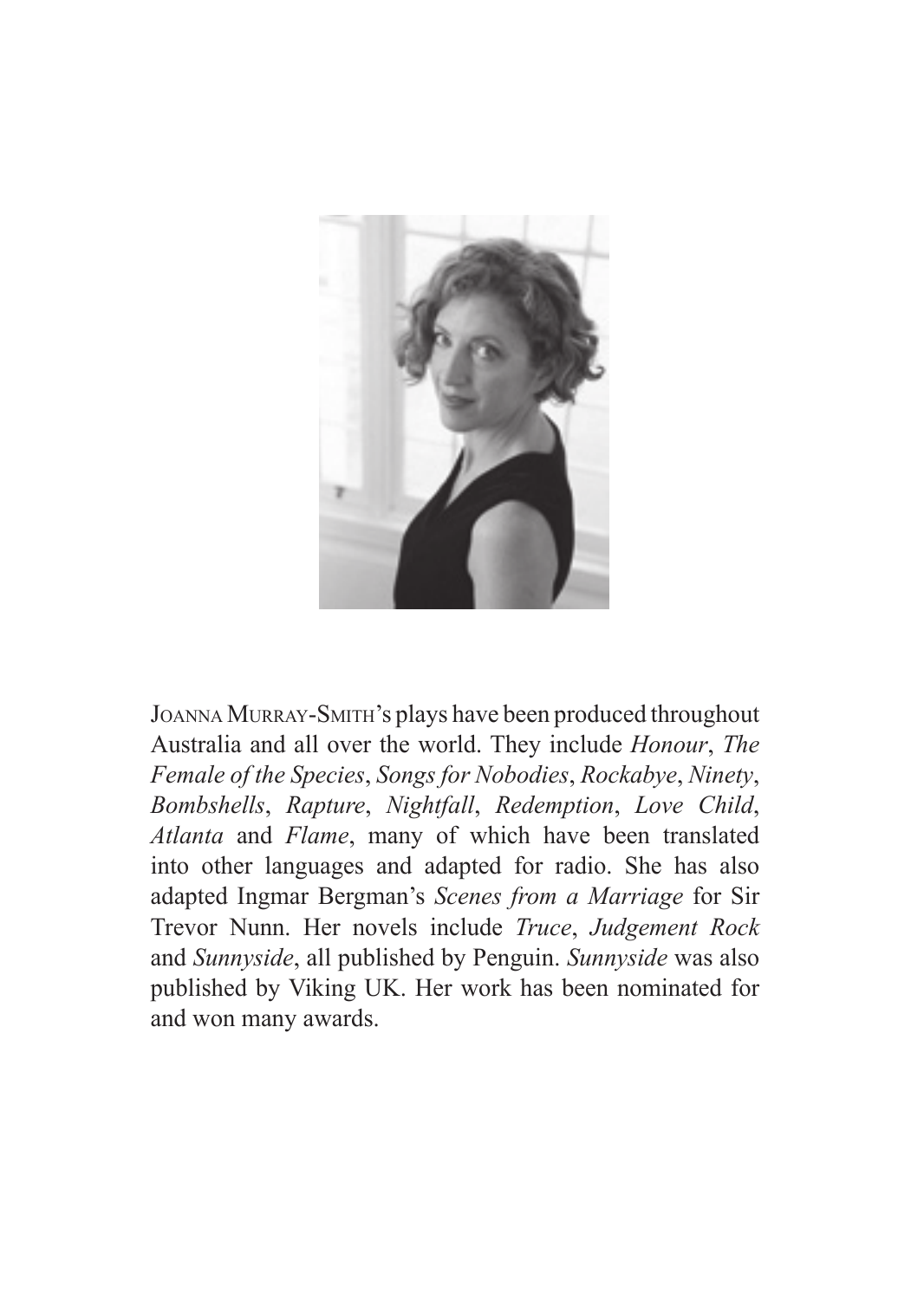# the gift JOANNA MURRAY-SMITH



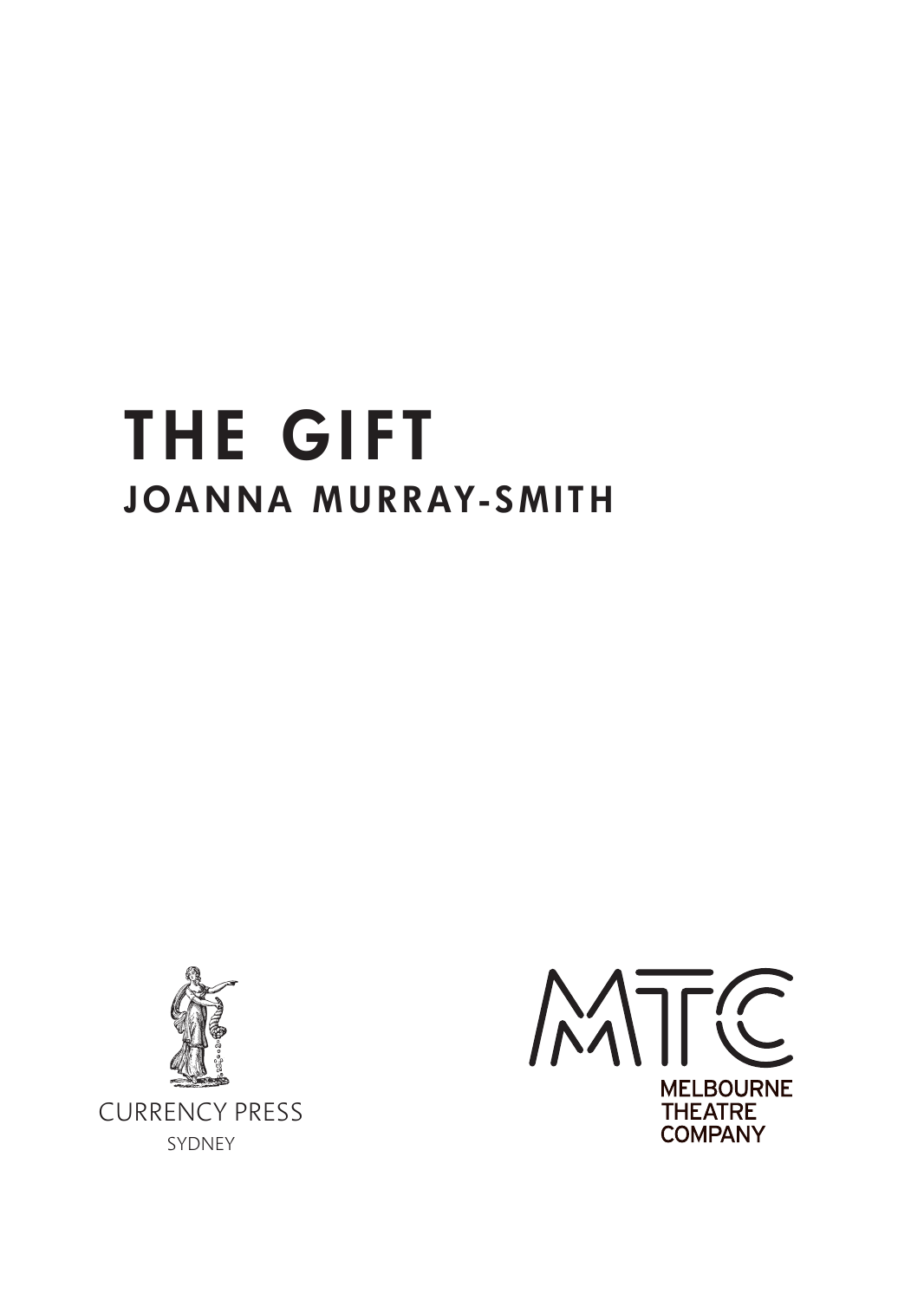# CURRENCY PLAYS

First published in 2011 by Currency Press Pty Ltd, PO Box 2287, Strawberry Hills, NSW, 2012, Australia enquiries@currency.com.au www.currency.com.au in association with Melbourne Theatre Company

Copyright © Joanna Murray-Smith, 2011.

Copying for Educational Purposes

The Australian *Copyright Act 1968* (Act) allows a maximum of one chapter or 10% of this book, whichever is the greater, to be copied by any educational institution for its educational purposes provided that that educational institution (or the body that administers it) has given a remuneration notice to Copyright Agency Limited (CAL) under the Act.

For details of the CAL licence for educational institutions contact CAL, Level 15, Castlereagh Street, Sydney, NSW, 2000. Tel: 1800 066 844; email: info@copyright.com.au

Copying for Other Purposes

Except as permitted under the Act, for example a fair dealing for the purposes of study, research, criticism or review, no part of this book may be reproduced, stored in a retrieval system, or transmitted in any form or by any means without prior written permission. All enquiries should be made to the publisher at the address above.

Any performance or public reading of *The Gift* is forbidden unless a licence has been received from the author or the author's agent. The purchase of this book in no way gives the purchaser the right to perform the play in public, whether by means of a staged production or a reading. All applications for public performance should be addressed to the author c/- Currency Press.

National Library of Australia CIP data

| Author:              | Murray-Smith, Joanna.           |
|----------------------|---------------------------------|
| Title:               | The gift / Joanna Murray-Smith. |
| ISBN:                | 9780868199153 (pbk.)            |
| Dewey Number: A822.3 |                                 |

Typeset by Dean Nottle for Currency Press. Printed by Hyde Park Press, Richmond, SA.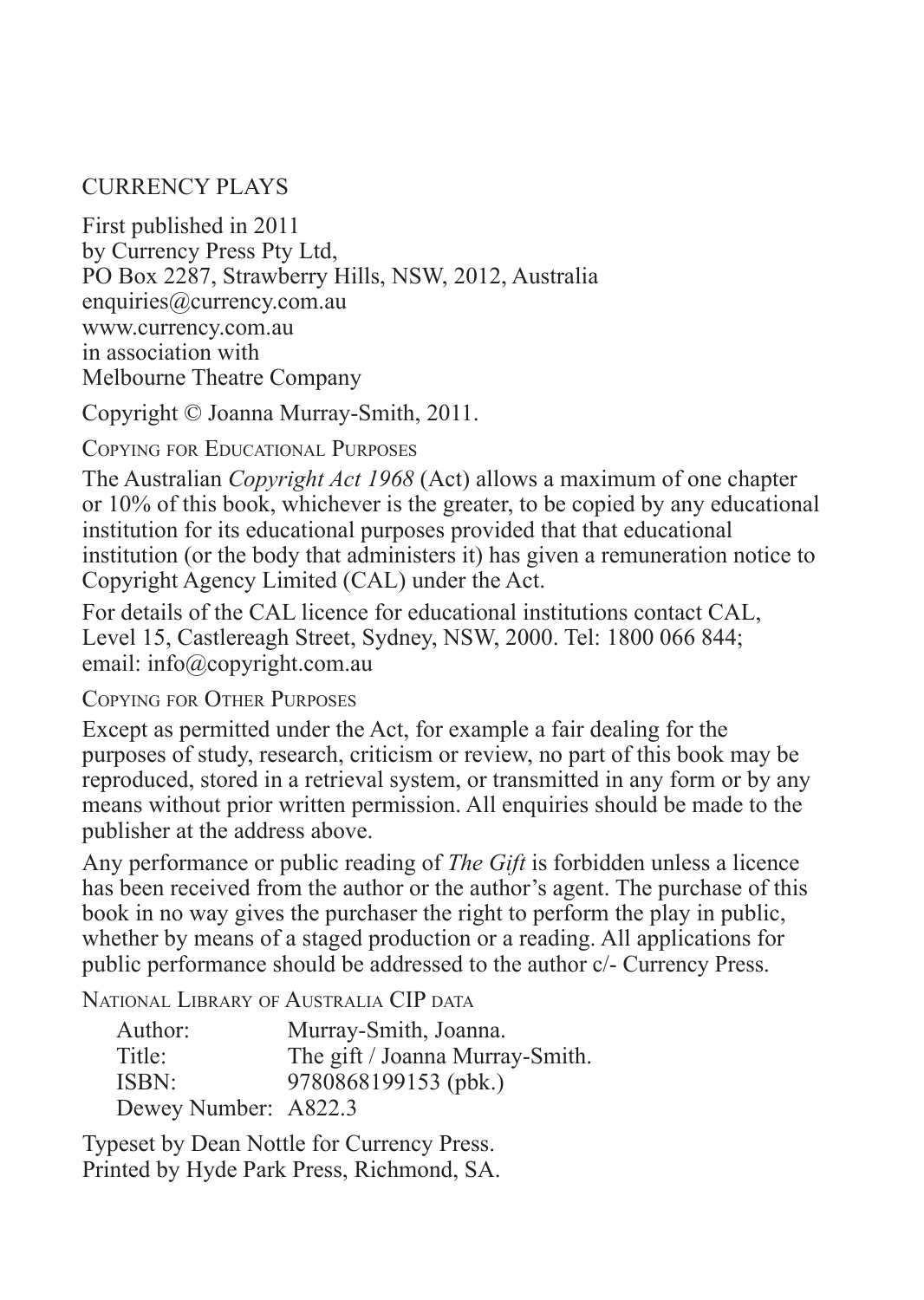# Contents

| THE GIFT |  |
|----------|--|
| Act One  |  |
| Act Two  |  |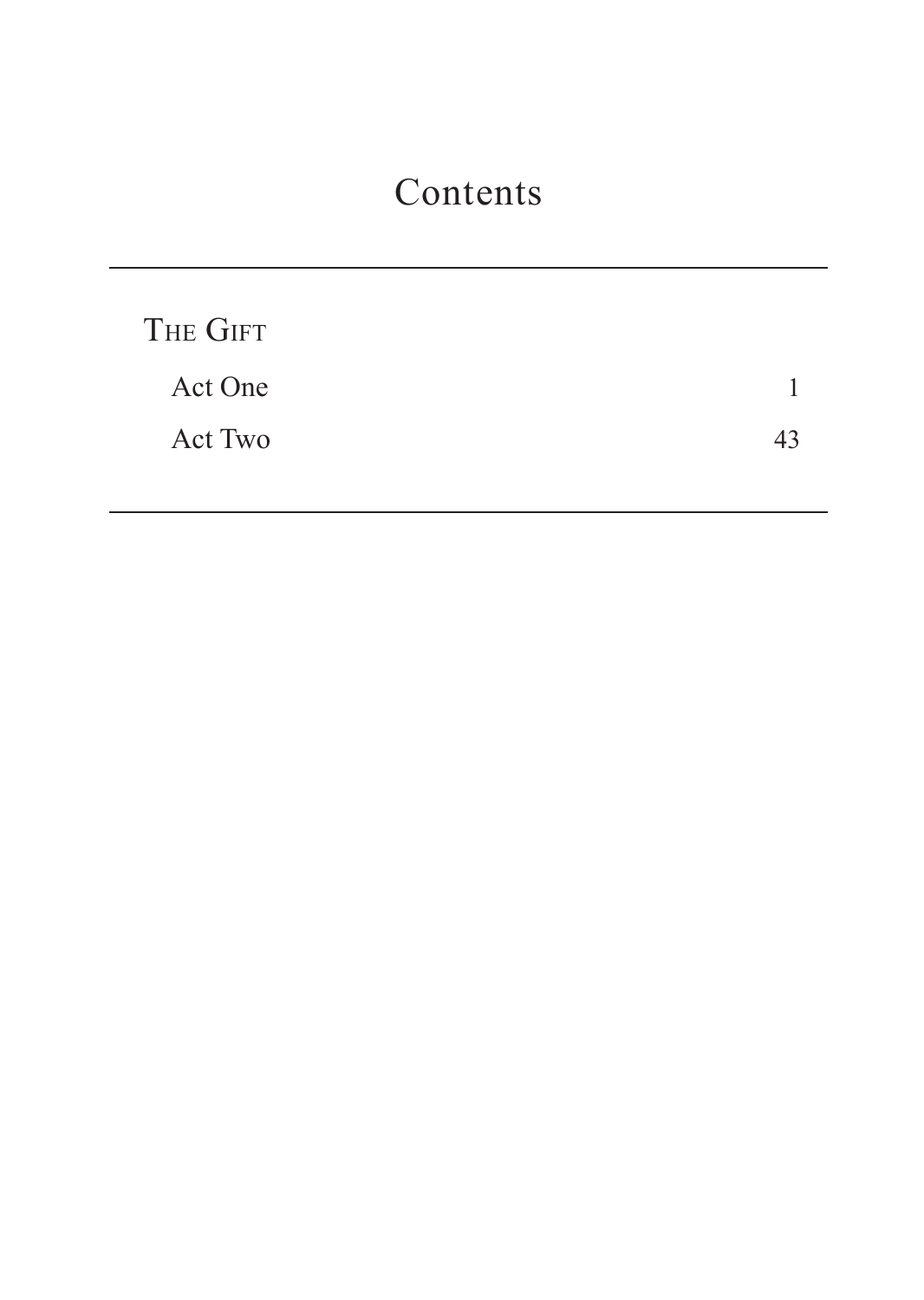*To Simon Phillips*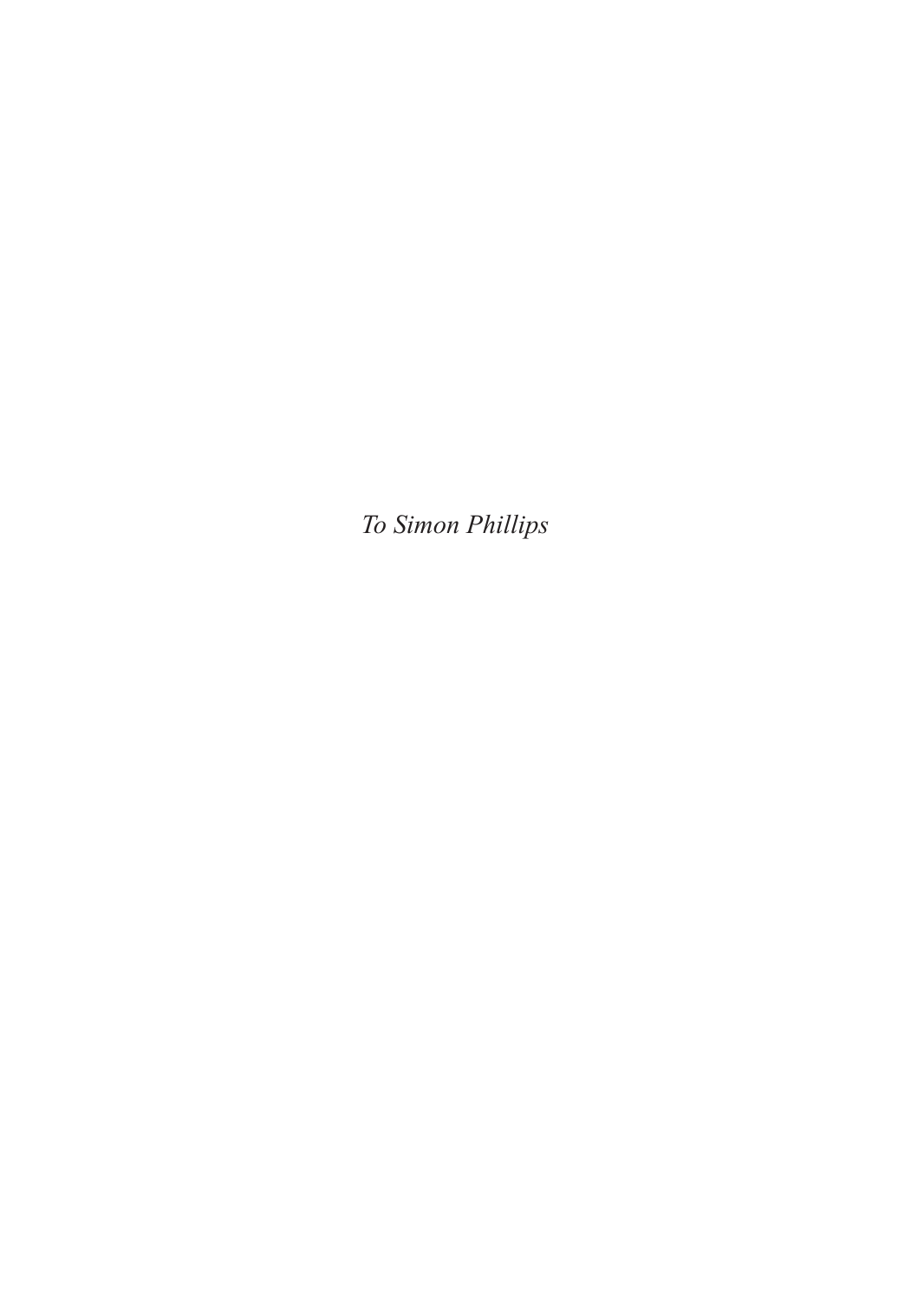# **ACKNOWLEDGEMENTS**

My thanks for astute criticisms and enduring faith to Raymond Gill, Simon Phillips, Aidan Fennessy and Matt Cameron.

Particular thanks to Maria Aitken and the very talented first cast of *The Gift*, Richard Piper, Heather Bolton, Matt Dyktynski and Elizabeth Debicki for their rigorous and generous contributions in rehearsal.

Thanks to Claire Grady, Dean Nottle and all at Currency Press.

Thanks as always to Ann Tonks, Kylie McCormack and every single member of the Melbourne Theatre Company, whose professionalism and friendship makes every experience there a joy.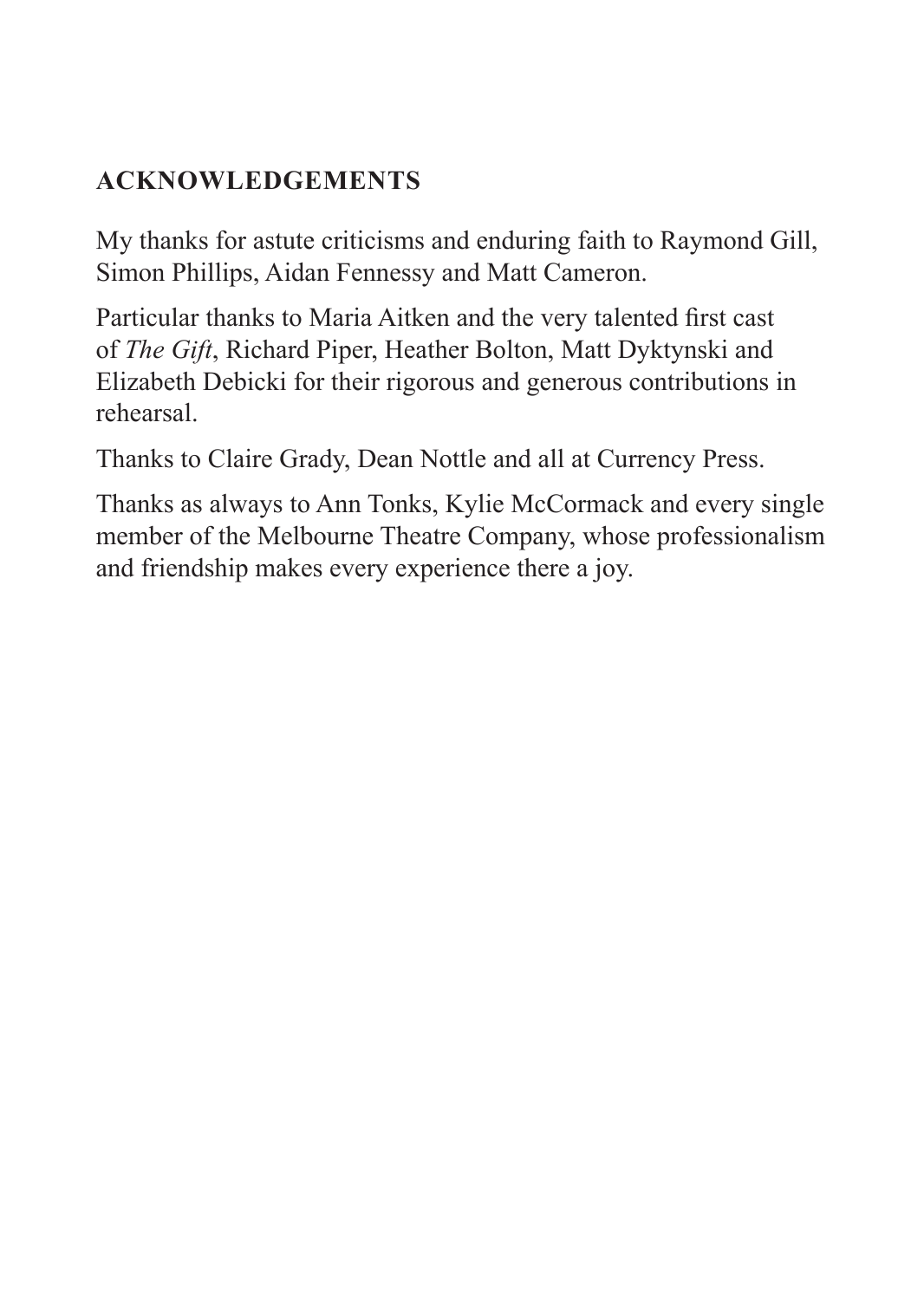*The Gift* was first produced by Melbourne Theatre Company at The Sumner Theatre, Melbourne, on 2 June 2011 with the following cast:

| ED            | <b>Richard Piper</b>  |
|---------------|-----------------------|
| <b>SADIE</b>  | <b>Heather Bolton</b> |
| <b>MARTIN</b> | Matt Dyktynski        |
| <b>CHLOE</b>  | Elizabeth Debicki     |
| <b>WAITER</b> | Leighton Young        |

Director, Maria Aitken Set and Costume Designer, Richard Roberts Lighting Designer, Hartley T A Kemp Composer, Ian McDonald Choreographer, John Bolton Assistant Director, Gary Abrahams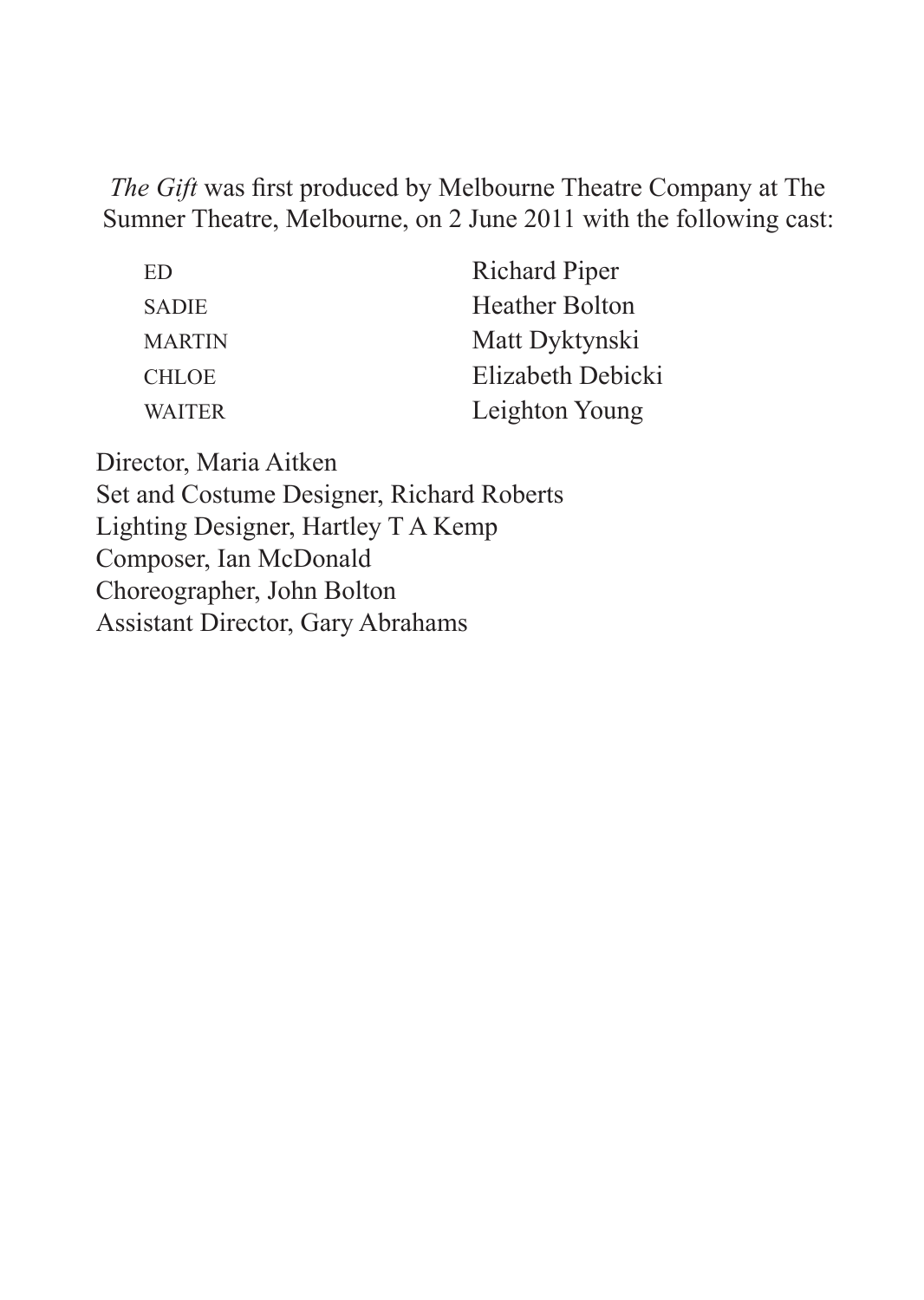# **CHARACTERS**

ED, 50s, a self-made man SADIE, 50s, bubbly, attractive, married to Ed MARTIN, early-mid 30s, charismatic CHLOE, early 30s, attractive, charismatic, married to Martin ELEANOR, aged 4

This script went to press before the end of rehearsals and may differ from the play as performed.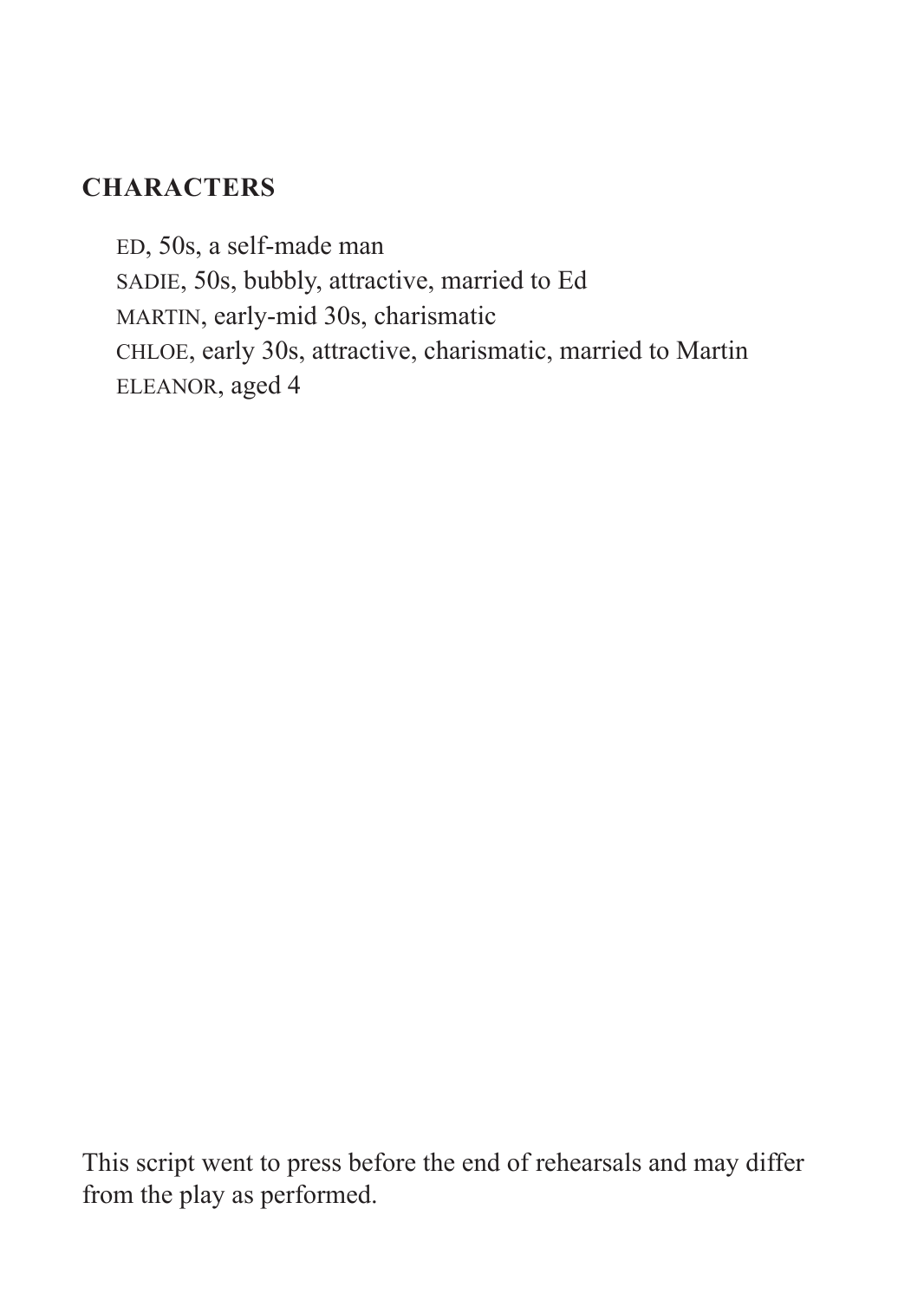*An expensive tropical resort. The bar.* CHLOE *and* MARTIN*,* SADIE *and* ED*. The energy is very 'up'. They're enjoying themselves.*

CHLOE: It's true though, isn't it, you hit your thirties and you really don't need any new friends. You start out friendless and you acquire to the point of saturation and you think to yourself: *In order to be a good friend, I shouldn't take on any more. I shouldn't spread myself too thin.*

SADIE: You've made your friends.

MARTIN: Like those doctors, who close their books. Because they know that sometimes—

CHLOE: You have to be cruel to be—

ED: To be honest, we started culling friends.

MARTIN: What? You shot them?

ED: We took out a four-wheel drive with huge spotlights and we just tore around theatre foyers, school reunions, cocktail events—

SADIE: These days, that's just not funny—

ED: We got out the book and put lines through names. Red pen.

SADIE: We shouldn't be saying this—

MARTIN: Come on, we're exactly who you *should* say this stuff to— SADIE: You know how they say: *If you haven't worn something for over* 

*a year, give it to charity, someone else could use it?*

ED: If we hadn't seen these people in over a year, we just said to ourselves: SADIE: *They're over.*

ED: They're over.

SADIE: Sorry!

ED: There's no time. We *have* friends.

SADIE: We shouldn't be selfish—

ED: It's not nice to be selfish—

SADIE: Someone else can use them.

ED: That was the bottom line. For instance, Alison and Tony.

SADIE: Tony and Alison. There's a for instance!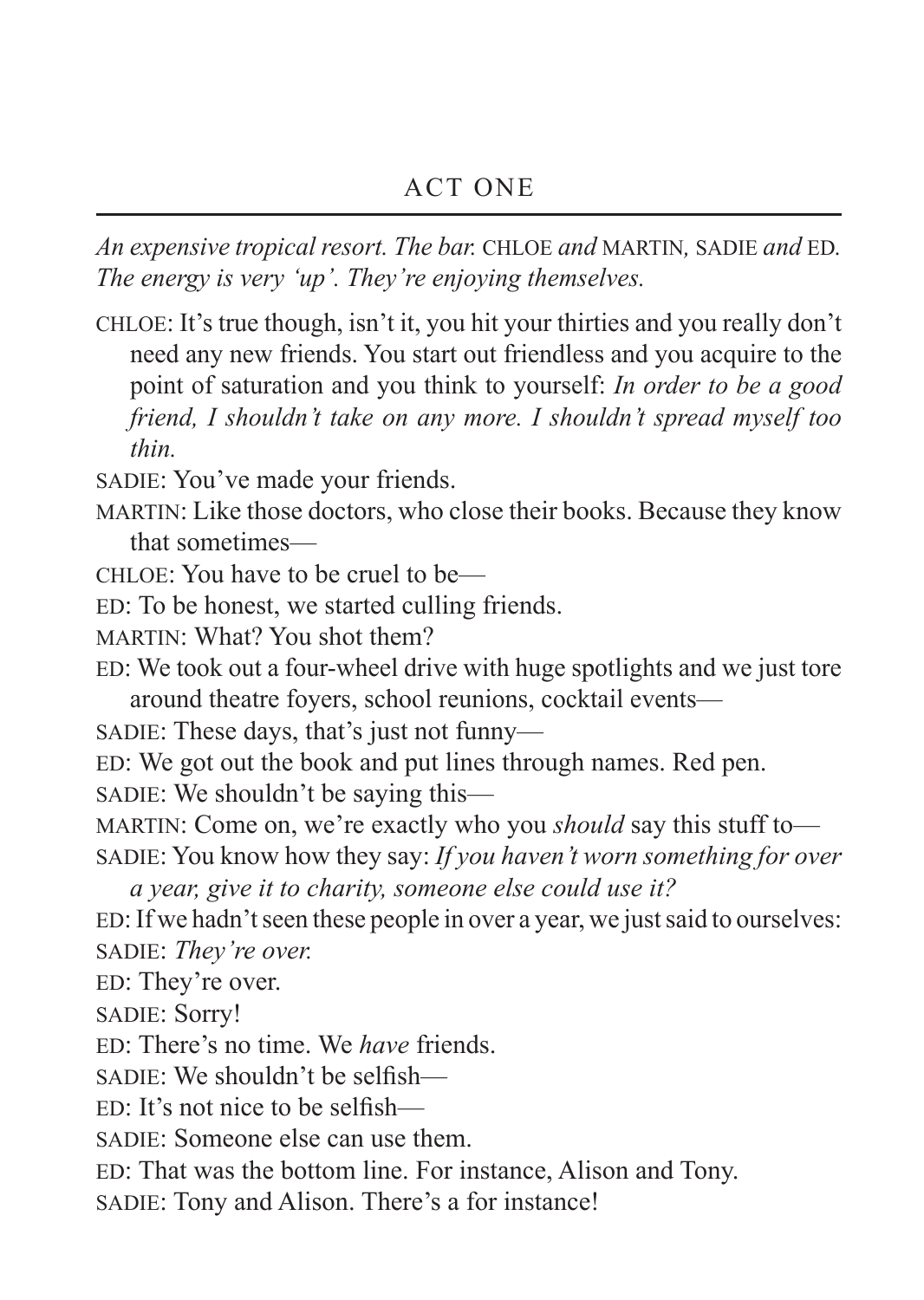## 2 THE GIFT

- ED: Someone, somewhere, needs Alison and Tony, needs to talk about the Coen brothers with them, or visit their beach house to eat Ligurian olives or give them sage advice about hydronic heating. Whatever. Someone can use more friends.
- SADIE: Not us.
- ED: It's selfish to keep them if there's nothing in it for us because if there's nothing in it for us, there's really nothing in it for them.
- SADIE: And there *is* nothing in it for us. We shouldn't be saying this out loud.
- MARTIN: What are strangers for?
- CHLOE: We're no different. Only instead of being honest and putting a line through them, we just let them fall away.
- MARTIN: Drop off the edge. Goodbye!
- CHLOE: We don't ring.
- MARTIN: Especially the ones who can't cook.
- CHLOE: We leave them out of parties. We don't return their calls. And eventually, they give up. We kill off our friends by neglect.
- MARTIN: If you neglect your children, you're criminal—
- CHLOE: But your friends—
- MARTIN: It's unpleasant, but it's not illegal.
- ED: Things get to you.
- MARTIN: They do, Ed. They sure do.
- CHLOE: They get to us.
- ED: I don't like it that Alison and Tony are such bleeding hearts.
- SADIE: We're not into bleeding hearts.
- ED: I don't like it that they characterise me as the right-winger because I'm not a hypocrite. I don't think that acknowledging the original landowners at public events means anything at all. It's bullshit. I don't do bullshit—
- SADIE: Don't get him started—
- ED: I don't like them talking about their children all the time. I like Sandra and Justin. I don't need to know the exact breakdown of their college semester, subject by subject. I don't like their car—
- SADIE: We don't like status cars, even though we can personally afford an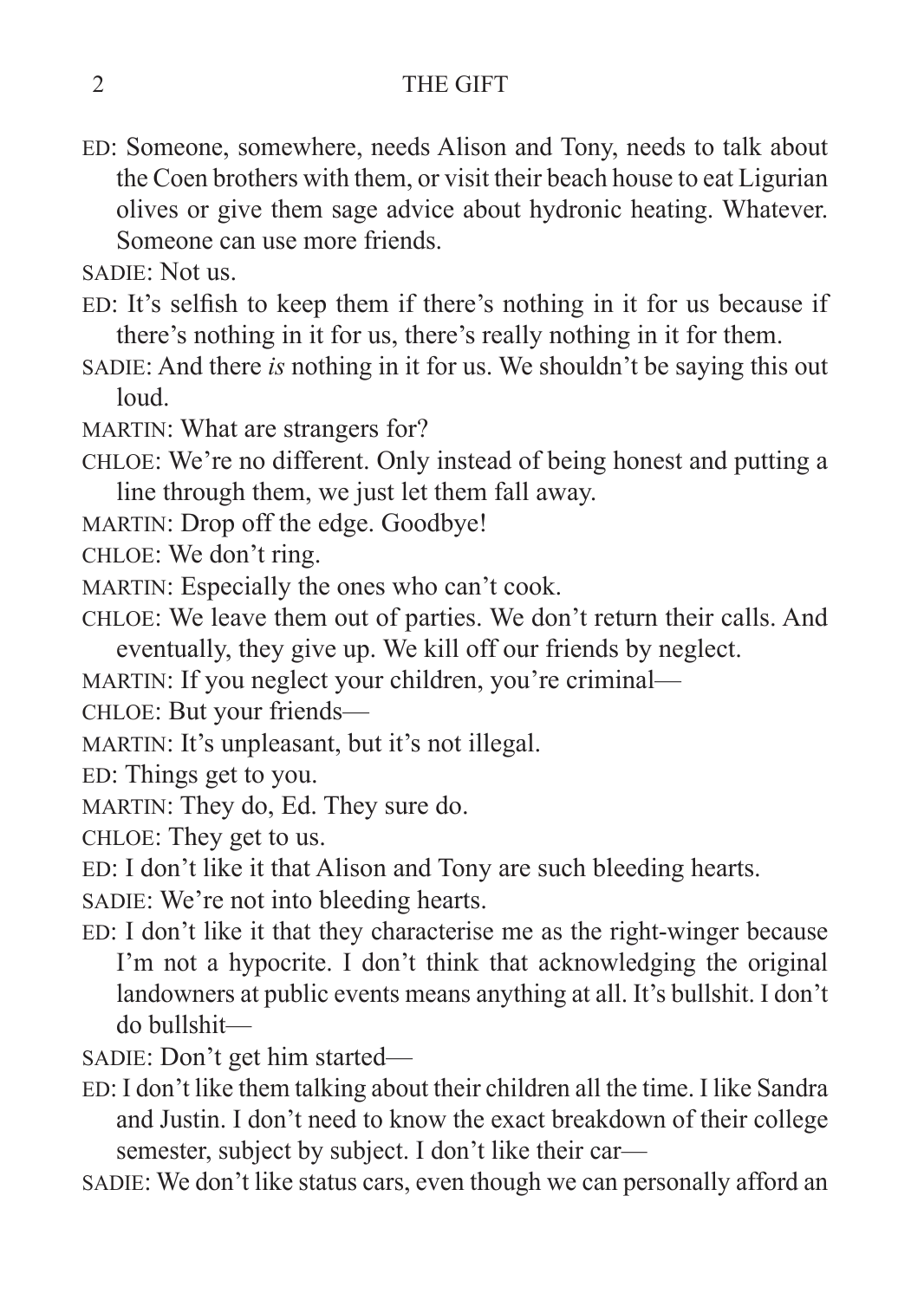#### ACT ONE 3

entire luxury car yard. We think it's just crass to drive a car that costs a hundred and fifty thousand dollars.

ED: It's crass.

SADIE: Crass!

ED: It's a public proclamation that one is poorly equipped.

SADIE: Edward Robert!

ED: I don't like their vague jealousy. I don't like their oriental garden.

SADIE: That's not a fault of theirs—

ED: I never said it was. It's just a fact.

SADIE: They're not Japanese.

ED: They boast about their Greenpeace donations, but they sit around on weekends torturing trees.

SADIE: It's hypocritical.

ED: I don't like the way Tony says: *Call me old-fashioned.* No-one's calling him old-fashioned.

SADIE: She overcooks beef.

ED: I don't like the way he shows off about fitness—

SADIE: She calls herself a 'perfectionist', like she's faulting herself. *I'm such a perfectionist!* Like it's dyslexia. I feel like saying: *Why don't you let me get a baseball bat and just whack it out of you?* Perfectionist!

ED: —how he runs twenty kilometres in the middle of summer. I'm fine about people being fit but talking about it bores me senseless. If you want me to admire you, make something out of nothing, make a fortune out of an idea, *show some balls*.

SADIE: I hate they way they use the word 'brunch'. I'm sorry, an 'early lunch' was good enough for our forebears—

ED: Expensive suits. Cheap shoes. That kills me.

- SADIE: They still put Sade on when you come over for a drink. And it's not like they've *re*discovered her.
- ED: You have to take your shoes off at their front door, because people of a higher consciousness pad around the carpet, apparently.
- SADIE: Alison waits for my response and then she parrots it to everyone at book group. She has no opinions. A person needs an opinion.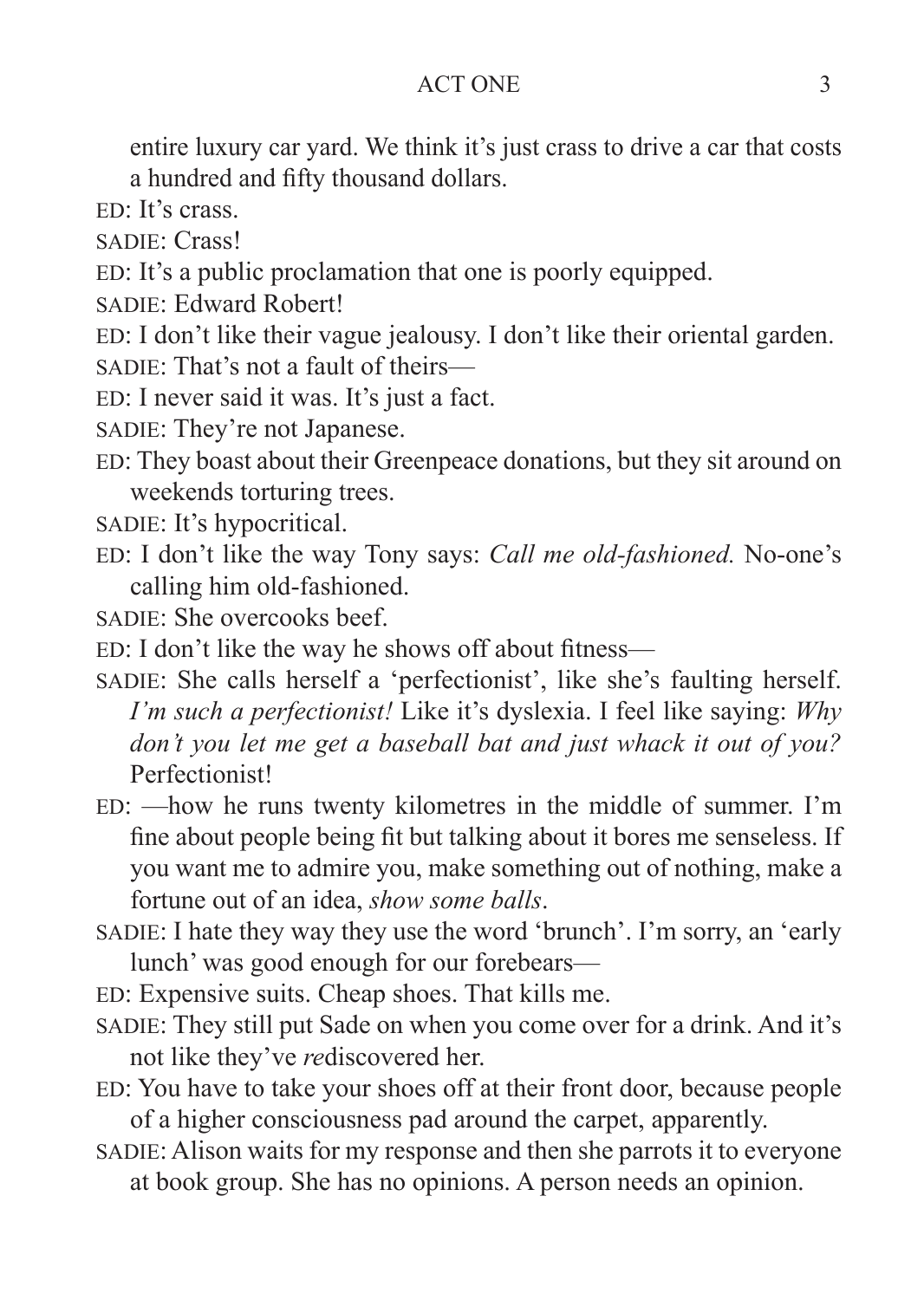ED: I don't like it that they only drink white. I mean, that's just… stupid. SADIE: It's not superiority. It's just a slight imbalance on the friendship marketplace. Supply and demand—

- ED: Demand, supply. We are slightly more in demand than Tony and Alison. That's not their fault.
- SADIE: But it's not our fault either.

ED: It's not about superiority—

SADIE: Well, a bit—

ED: It's a little bit about feeling superior—

CHLOE: If it's not real, if it's not *authentic*, then cut the friendship loose. SADIE: Tough but true.

ED: You're our first real friends for a decade.

MARTIN: We feel the same way.

SADIE: Will you have us?

CHLOE: Will you have us?

*Beat. Lights. Time jump.*

*To the audience:*

SADIE: We'd been having a few problems, nothing major, and I wasn't stupid, I knew a holiday wouldn't make them disappear, but I didn't think it would hurt. I'm fully aware that it's just about impossible to ever, ever get back to who we were when Ed started the first store and we fell in love. Boring, boring story. The same the world over. Middle-aged couples who started out poor and in absolute lust with each other, make some dough and end up *in like* with each other. It felt—it felt—as if something was missing. All that money, money we never dreamt we'd have and all we really wanted was to recapture something of the mystery and the electricity and the danger. I booked it for our twenty-fifth wedding anniversary. I figured if it's good enough for the Sarkozys, it's good enough for us. Someone said The Sea Temple had good bed linen and personal butlers. I'd read about it in *Gourmet Traveller.*

*To each other:*

ED: I like my butlers impersonal.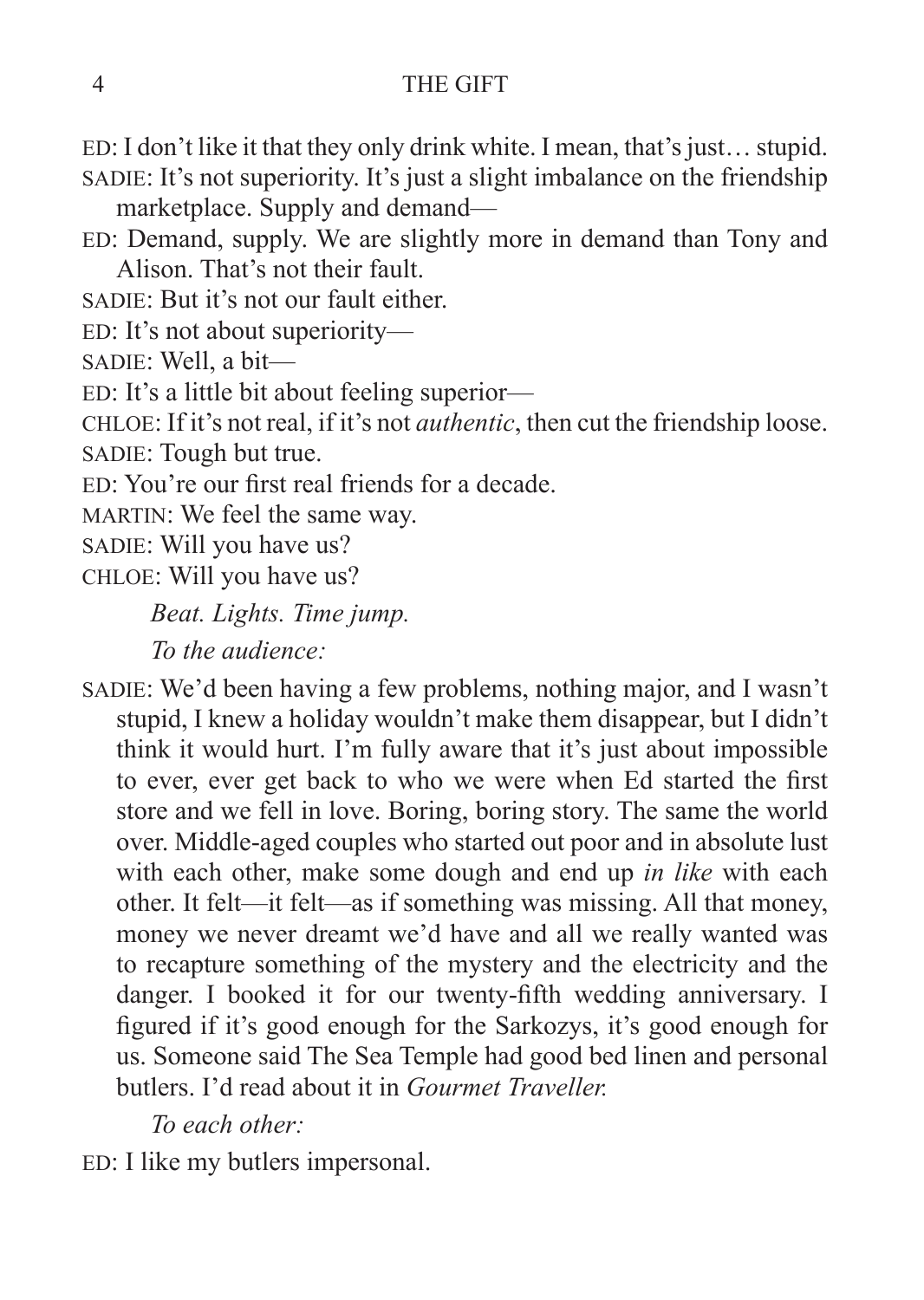#### ACT ONE 5

- SADIE: It's a thousand a night. You get a butler. You want to sack the butler?
- ED: I don't want to sack the butler. I don't know the butler.
- SADIE: I'll have them sack the butler if you wish.
- ED: Don't sack the butler.
- SADIE: Your call, Mr Egalitarian. [*To the audience*] It was nice.
- ED: [*to the audience*] It was hot. It was nice. A half bottle of Bubbles de France in the minibar fridge cost ninety-five dollars. The Pringles were nine bucks.
- SADIE: I want a chip!
- ED: [*to* SADIE] I don't like being taken for a ride.
- SADIE: Sell a horse. [*To the audience*] We ate every night at the in-house restaurant, overlooking the beach. Candlelight. Sea breeze. A sulky young pianist with large breasts covering 'classics' that were written sometime in the last eighteen months.
- ED: Very, very nice breasts. Very nice. And quite a nice voice.
- SADIE: [*to the audience*] We noticed this other couple that had arrived the day after us. You know how you notice other couples, because well, basically, you're captive. You've eaten the fusion prawn dish four nights in a row, you've had the massage, you've had the free beach crafts tuition, you've been for a kayak and a romantic picnic on a deserted beach on an outlying island and now the only thing left is to watch other human beings, like you're at the zoo. At the zoo for rich people just like you. People who can afford to go tracking ancient civilisations in the Amazon, but would rather sleep in a Heavenly bed and order gin-slings from a personal butler.
- ED: It's not PC but it's what we like.
- SADIE: It's very uncool. And no doubt full of carbon emissions. I'm sure we have a footprint the size of a yeti. But we like it. [*To* ED] I'll have the warm salad of limpet and yak's cheese.
- ED: Let's see… I think I'll have the fusion prawns.
- SADIE: [*to the audience*] It was the actual night of our anniversary. Twenty-five years.